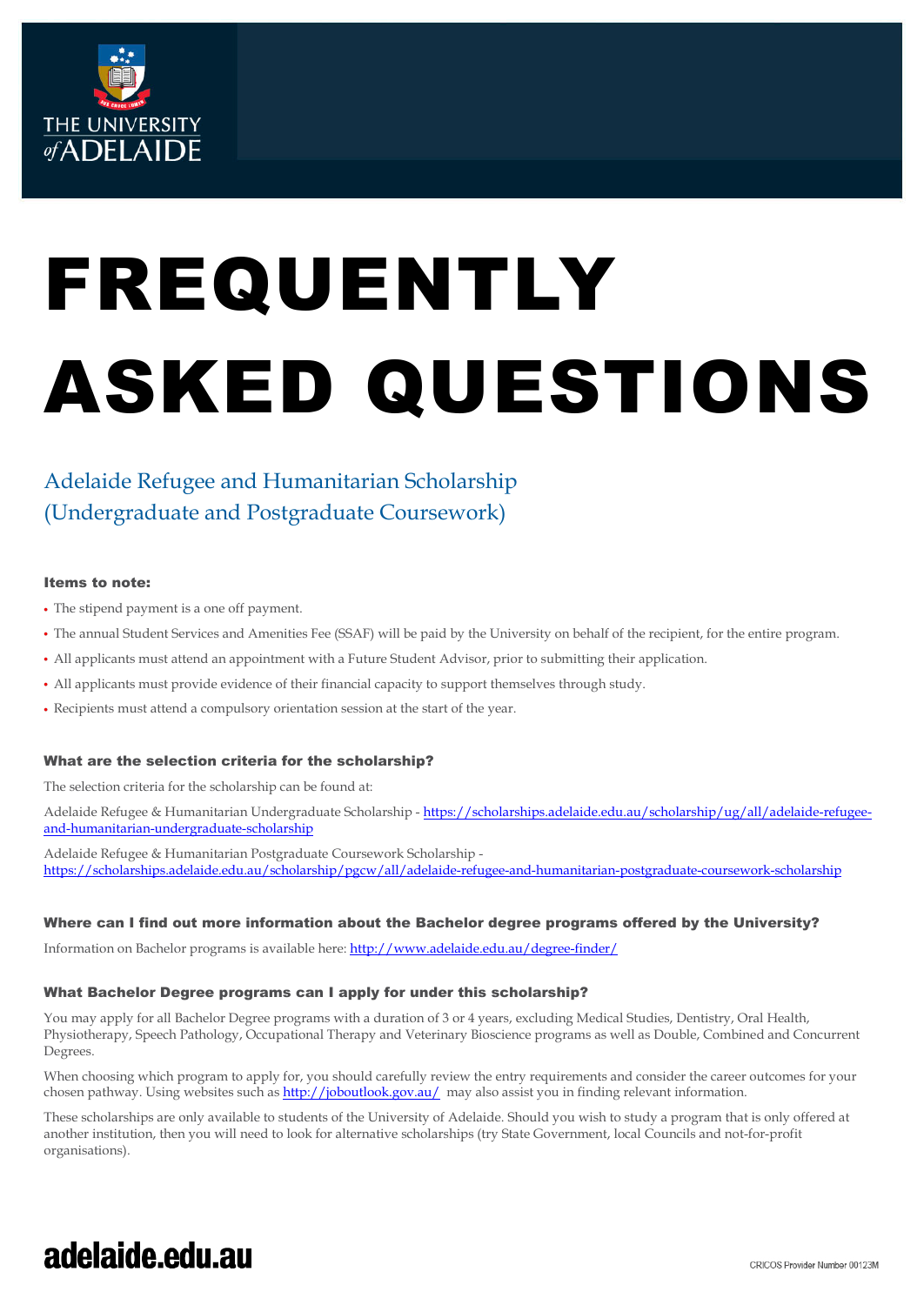#### What Postgraduate Coursework programs can I apply for under this scholarship?

You may apply for all Postgraduate Coursework programs with a duration of up to 2 years.

When choosing which program to apply for, you should carefully review the entry requirements and consider the career outcomes for your chosen pathway. Using websites such a[s http://joboutlook.gov.au/](http://joboutlook.gov.au/) may also assist you in finding relevant information.

These scholarships are only available to students of the University of Adelaide. Should you wish to study a program that is only offered at another institution, then you will need to look for alternative scholarships (try State Government, local Councils and not-for-profit organisations).

#### Where can I find out more information about international students' admission into the University of Adelaide?

Information on Academic and English Language requirements is available here[: http://international.adelaide.edu.au/apply/admission/](http://international.adelaide.edu.au/apply/admission/) 

#### What are my options if I don't meet the admission requirements for my desired program?

Each of the programs at the University of Adelaide have different Academic and English Language entry requirements (these can be found at the links provided above). Depending on your interests and goals you may wish to consider a program with lower entry requirements (where possible). Additionally, you may need to consider intensive English language courses or academic courses that will enable you to meet the admission requirements. Our preferred providers of such courses ar[e Professional and Continuing Education \(PCE\)](https://www.adelaide.edu.au/pce/) and The University of [Adelaide College.](https://college.adelaide.edu.au/) Please note that you will be responsible for any costs incurred to undertake courses, training or tests for this purpose. It is highly recommended that you gain individual advice prior to undertaking any preparatory programs.

#### How do I apply to the University of Adelaide?

Please read the How to Apply document.

#### How do I apply for the scholarship?

Please read the How to Apply document.

#### When should I apply?

Please note that you may only apply for a scholarship once you have received a Letter of Offer from the University of Adelaide, and have met any academic and English language proficiency conditions outlined in that Letter of Offer. You should ensure that you apply to the University of Adelaide with adequate time to receive your offer (allow up to 3 weeks) and address these conditions prior to the scholarship closing date. Scholarship applications close 5pm, Friday 27 January 2023.

#### How will I know if my university application has been successful?

If your university application is successful, you will receive a Letter of Offer via email. If you are unsuccessful then you will also be advised via email. Our staff will endeavour to turn your application around as quickly as possible, prior to the scholarship application deadline. To apply for a scholarship you will need to submit an Adelaide Refugee & Humanitarian Scholarship (Undergraduate or Postgraduate Coursework) Online Application Form and upload a verified copy of your Visa. Your Offer Acceptance (including evidence that you meet any conditions detailed in your Letter of Offer, such as the provision of academic documents and proof that you have met the English language proficiency requirements for your chosen degree) will also need to be returned.

#### I am currently completing a TAFE (or other Registered Training Organisation) qualification (i.e. Certificate or Diploma), am I eligible to apply for the Scholarship?

Yes. The eligibility requirements only preclude persons that have studied at a University level (i.e. Bachelor's Degree or higher) in Australia.

#### I have completed some or all of a University (Bachelor level or higher) qualification overseas, am I eligible to apply for the Scholarship?

Yes. The eligibility requirements only preclude persons that have studied at a University level (i.e. Bachelor's Degree or higher) in Australia.